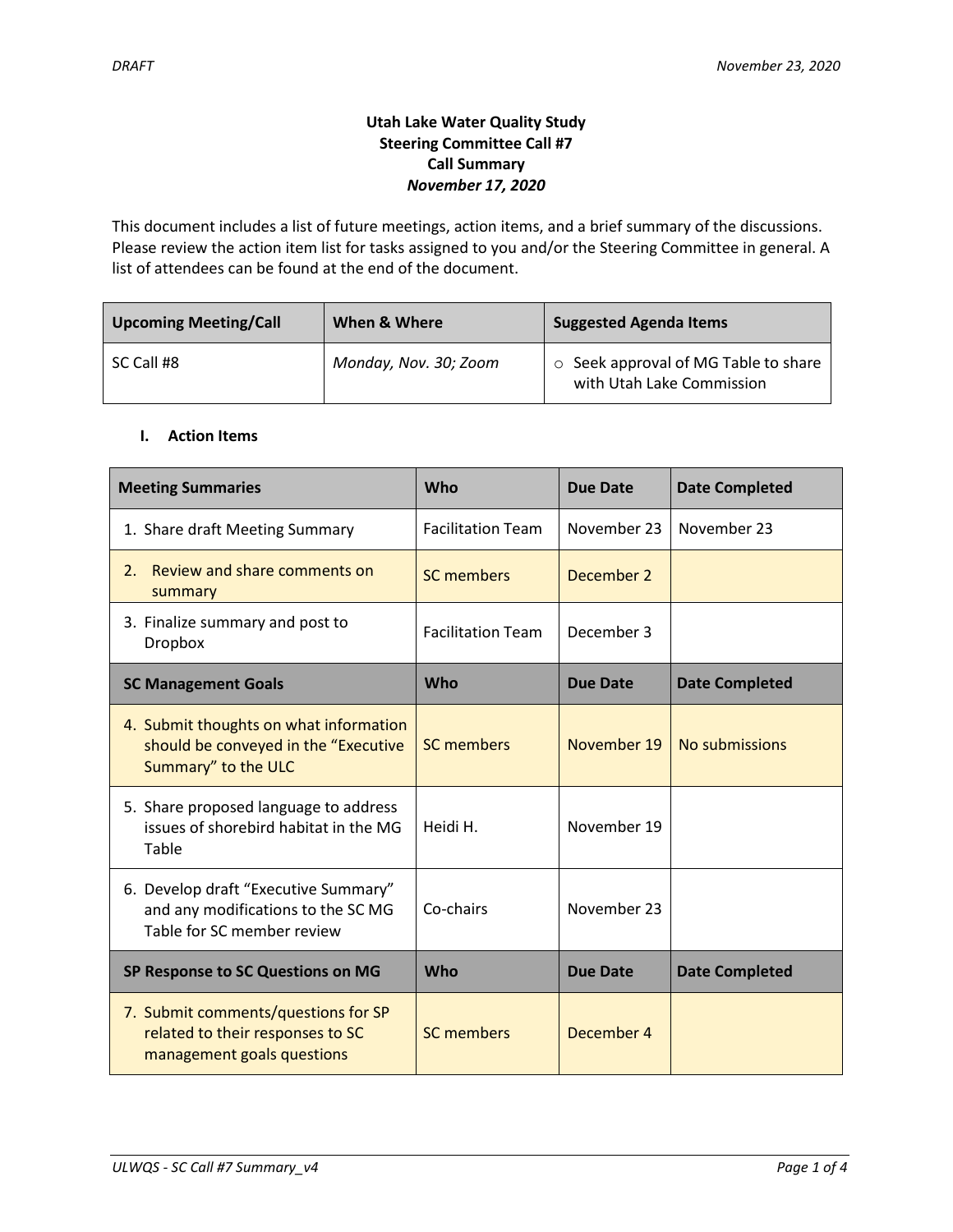| 8. Research and share thoughts with SC<br>on questions raised including the<br>methodology of surface/scum<br>sampling, role of soil - Mitch H.; TBD<br>(pending SP discussions) | Mitch H. | TBD (pending<br>SP discussions) |  |
|----------------------------------------------------------------------------------------------------------------------------------------------------------------------------------|----------|---------------------------------|--|
|----------------------------------------------------------------------------------------------------------------------------------------------------------------------------------|----------|---------------------------------|--|

## **II. Decisions/Approvals**

This section provides an overview of decisions made by the Steering Committee during the call; related key discussion points can be found below in the document. There were no formal decisions made during this call.

## **III. Meeting Recording**

A link to the webinar recording can be found here: **<https://www.youtube.com/watch?v=bexcfDrGbnU&feature=youtu.be>**

## **IV. Key Discussion Points**

Report out on Science Panel Efforts to Respond to Steering Committee Management Goals Questions:

- Dr. Mitch Hogsett, Science Panel Chair, went over the list of management goals questions from the Steering Committee to the Science Panel and the response table document developed by the Science Panel in response to questions 1, 2 (a, b, c, d), 3, 4, and 5)
	- He explained the Science Panel had made significant progress toward answering questions 2e and 2f, however they ultimately deciding to hold off on providing answers and instead identified some specific next steps and additional information to consider prior to responding.
	- Dr. Hogsett stressed that questions 2e and 2f are fundamental to the greater ULWQS and require additional data (from the data analysis report, bioassay study) analysis to inform a response.
- Mr. De Morgan then called on each of the members of the Steering Committee to voice their reactions to the Science Panel response.
	- Overall, the Steering Committee members expressed their appreciation for the Science Pane's efforts and the value of the response document.
	- Substantive comments provided included:
		- There is a need to further discuss how to incorporate Science Panel suggestions for additional measures;
		- There should be acknowledgement of open mudflats as habitat for shorebirds;
		- **The extinction coefficient of light in the water column is species-specific for** macrophytes;
		- With the aim of obtaining recreational survey data, surrogate information may be available from the Utah State Parks;
		- Will end points be developed based on algal scum samples collected from the lake?
		- How do the other ongoing studies relate to the effort to develop management goals?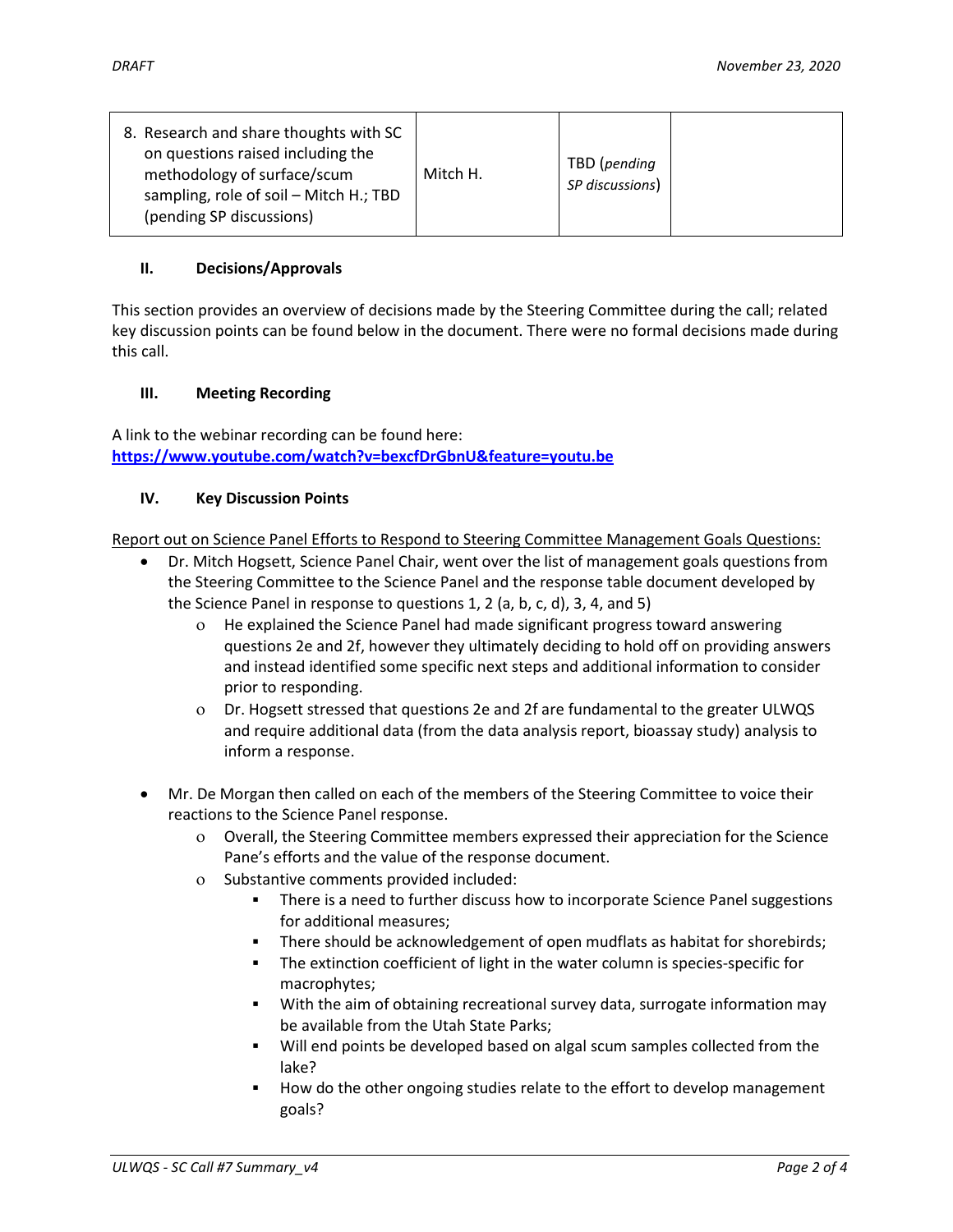- Are fish directly related to nutrients? The main concern with fish may be the accumulation of toxins such as PCBs.
- Building on the discussions, the group indicated the overall intent of the effort is to identify measures that can be used in the Utah Lake model to compare current conditions and future conditions (different scenarios) as nutrient targets cannot be set based on current conditions only.
- Additionally, it was clarified that the goal is to identify multiple future scenarios with costs/benefits considered for those criteria that are not already established.

# Sharing Information with the Utah Lake Commission:

- Mr. De Morgan then asked the members of the Steering Committee to consider what information they feel should be shared with the Utah Lake Commission.
	- While a suggestion was made to separate the measures out into primary and secondary measures. several members of the Steering Committee indicated they felt it would be premature to do this. The group did recognize some modifications to the Management Goals table might be necessary (e.g., related to mudflats as a goal) and agreed to review any revisions on their next call.
- Another suggestion was made for the Co-chairs to draft an executive summary that would introduce the management goals table and specifically highlight the intent of the goals document at this time, outstanding questions/challenges to be addressed, and what was being asked of the Utah Lake Commission.
	- The Steering Committee expressed their support for development of a draft for Steering Committee review prior to sharing with the Utah Lake Commission.

# **V. Public Comment**

- David Richards (in the chat box): Somewhere in the Table: Carp densities not related to nutrients? I submit that carp densities are directly and indirectly affected by nutrients. For example, increased nutrients increase primary production, which increase secondary production, which increases carp densities and biomass. Maybe one of the fisheries scientists on Steering Committee can support or refute my basic understanding of Utah Lake's food web.
- Leland Myers: I like what one of the Committee members said: keep it real. Look at whether goals are achievable. Look at all sources.
- LaVere Merritt: Pleased we have mounting information on the lake and from the individuals studying the lake. Information we continue to develop indicates that P in the lake is controlled by internal cycling. So P in the lake is controlled by internal cycling and not lake loading. If we look at inlake concentrations it would be impossible to feed this from external loading. We need to consider that these efforts could be immaterial.